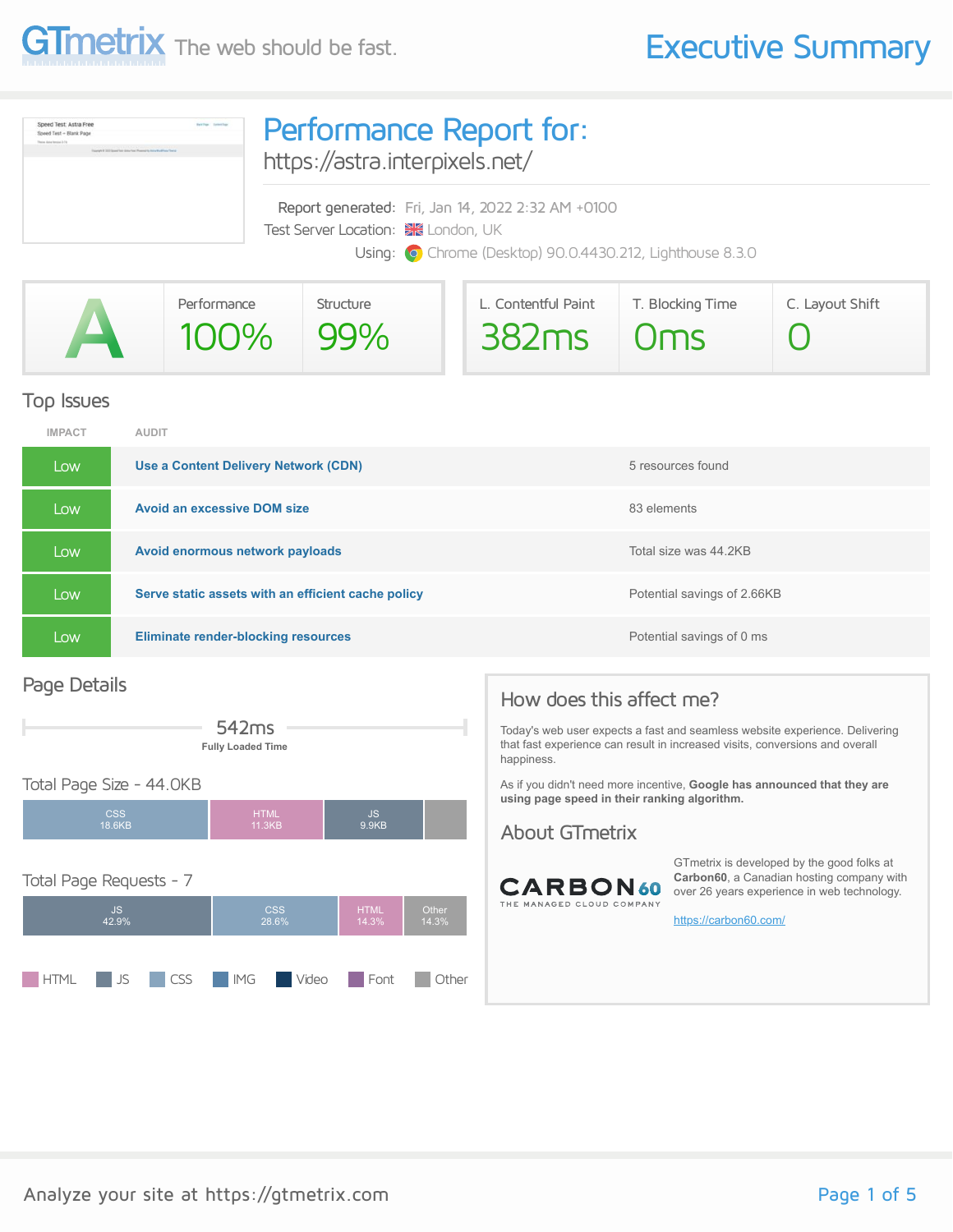

#### Page scores



#### Page metrics



#### Page sizes and request counts

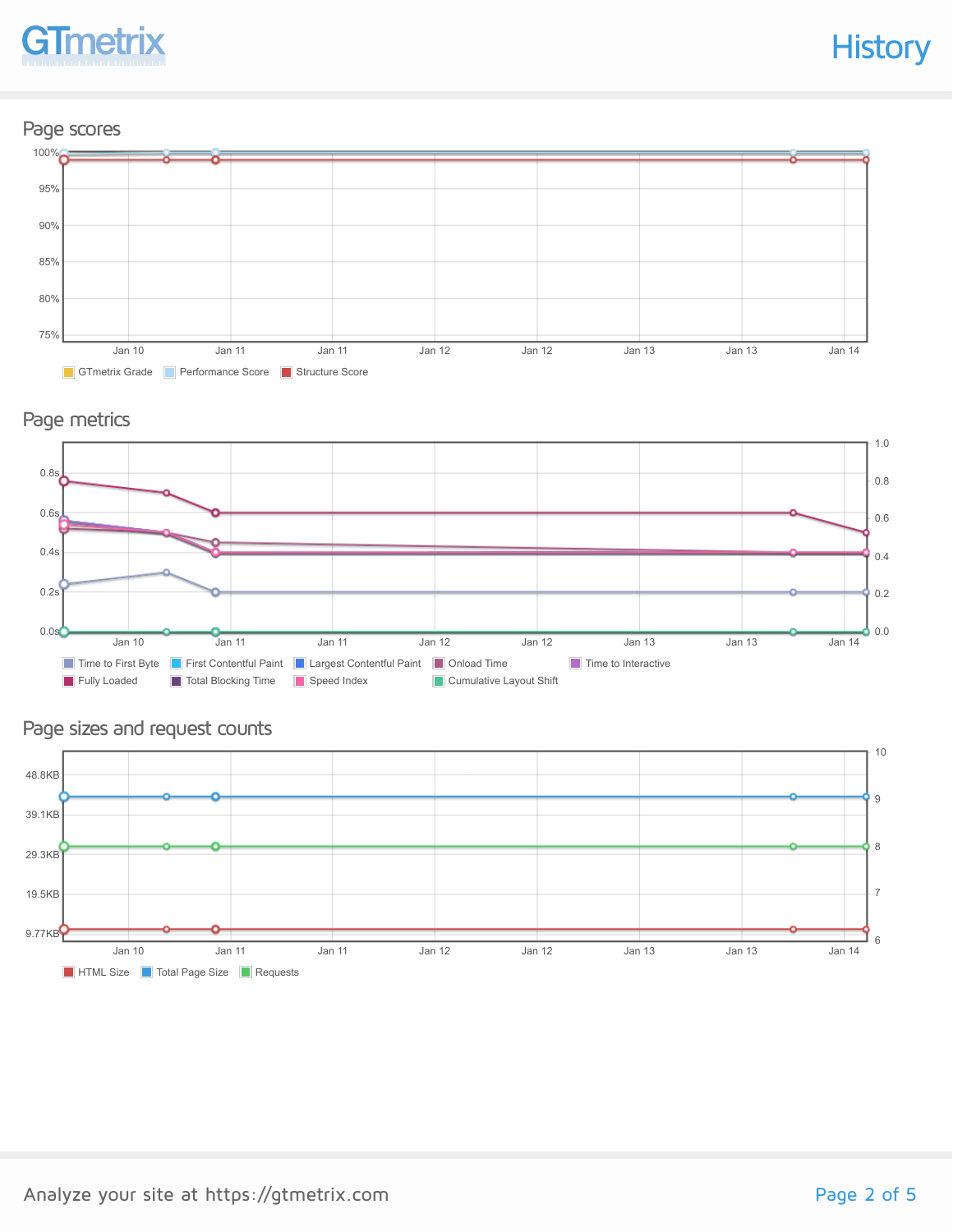# **GTmetrix**

The waterfall chart displays the loading behaviour of your site in your selected browser. It can be used to discover simple issues such as 404's or more complex issues such as external resources blocking page rendering.

#### **Speed Test: Astra Free – Just another WordPress site**

| 8 Requests<br>43.5KB (218KB Uncompressed) |     | 542ms (Onload 370ms)  |          |                  |       |
|-------------------------------------------|-----|-----------------------|----------|------------------|-------|
| w-logo-blue-white-bg.png                  | 200 | astra.interpixels.net | 4.02KB   |                  | 12ms  |
| favicon.ico                               | 302 | astra.interpixels.net | $\Omega$ |                  | 155ms |
| wp-emoji-release.min.js?ver=5.8.3         | 200 | astra.interpixels.net | 4.98KB   | 17 <sub>ms</sub> |       |
| wp-embed.min.js?ver=5.8.3                 | 200 | astra.interpixels.net | 934B     | 20 <sub>ms</sub> |       |
| frontend.min.js?ver=3.7.6                 | 200 | astra.interpixels.net | 3.97KB   | 20 <sub>ms</sub> |       |
| style.min.css?ver=5.8.3                   | 200 | astra.interpixels.net | 10.4KB   | 19 <sub>ms</sub> |       |
| main.min.css?ver=3.7.6                    | 200 | astra.interpixels.net | 8.17KB   | 16 <sub>ms</sub> |       |
|                                           | 200 | astra.interpixels.net | 11.0KB   | 231ms            |       |
|                                           |     |                       |          |                  |       |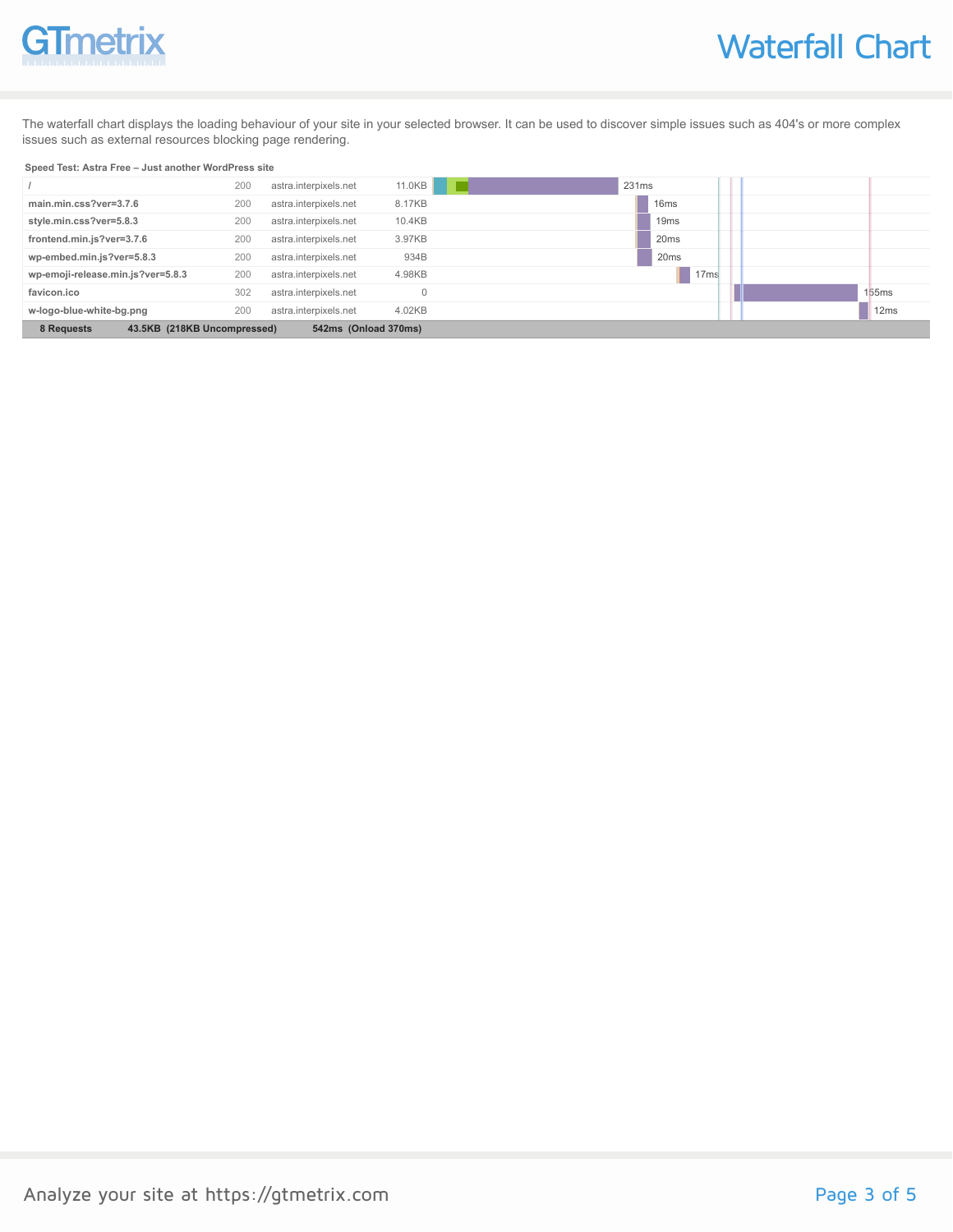

### **Performance**

| 0.1s                        | 0.1s                                                                                                                                            | 0.2s | 0.2s | 0.3s                                                            | 0.3s  | 0.4s                                                                  | 0.4s                                                                                                                              | 0.5s                                       | 0.5s                                              |
|-----------------------------|-------------------------------------------------------------------------------------------------------------------------------------------------|------|------|-----------------------------------------------------------------|-------|-----------------------------------------------------------------------|-----------------------------------------------------------------------------------------------------------------------------------|--------------------------------------------|---------------------------------------------------|
|                             | <b>Performance Metrics</b>                                                                                                                      |      |      | TTFB: 231ms<br>Redirect: 0ms<br>Connect: 45ms<br>Backend: 186ms |       | Onload Time: 370ms                                                    | London State<br>Service Control<br>First Contentful Paint: 382ms<br>Largest Contentful Paint: 382ms<br>Time to Interactive: 382ms | Louis Sections<br>Fully Loaded Time: 542ms |                                                   |
|                             | <b>First Contentful Paint</b><br>How quickly content like text or images are painted onto<br>your page. A good user experience is 0.9s or less. |      |      | Good - Nothing to<br>do here<br>382 <sub>ms</sub>               |       | Time to Interactive                                                   | How long it takes for your page to become fully<br>interactive. A good user experience is 2.5s or less.                           |                                            | Good - Nothing to<br>do here<br>382 <sub>ms</sub> |
| Speed Index                 | How quickly the contents of your page are visibly<br>populated. A good user experience is 1.3s or less.                                         |      |      | Good - Nothing to<br>do here<br>382 <sub>ms</sub>               | less. | <b>Total Blocking Time</b>                                            | How much time is blocked by scripts during your page<br>loading process. A good user experience is 150ms or                       |                                            | Good - Nothing to<br>do here<br>Oms               |
| experience is 1.2s or less. | Largest Contentful Paint<br>How long it takes for the largest element of content (e.g.<br>a hero image) to be painted on your page. A good user |      |      | Good - Nothing to<br>do here<br>382 <sub>ms</sub>               |       | Cumulative Layout Shift<br>user experience is a score of 0.1 or less. | How much your page's layout shifts as it loads. A good                                                                            |                                            | Good - Nothing to<br>do here                      |

### Browser Timings

| Redirect | Oms   | Connect            | 45ms  | Backend           | 186ms             |
|----------|-------|--------------------|-------|-------------------|-------------------|
| itteb.   | 231ms | DOM Int.           | 350ms | <b>DOM Loaded</b> | 354 <sub>ms</sub> |
| Onload   | 370ms | <b>First Paint</b> | 382ms | Fully Loaded      | 542 <sub>ms</sub> |